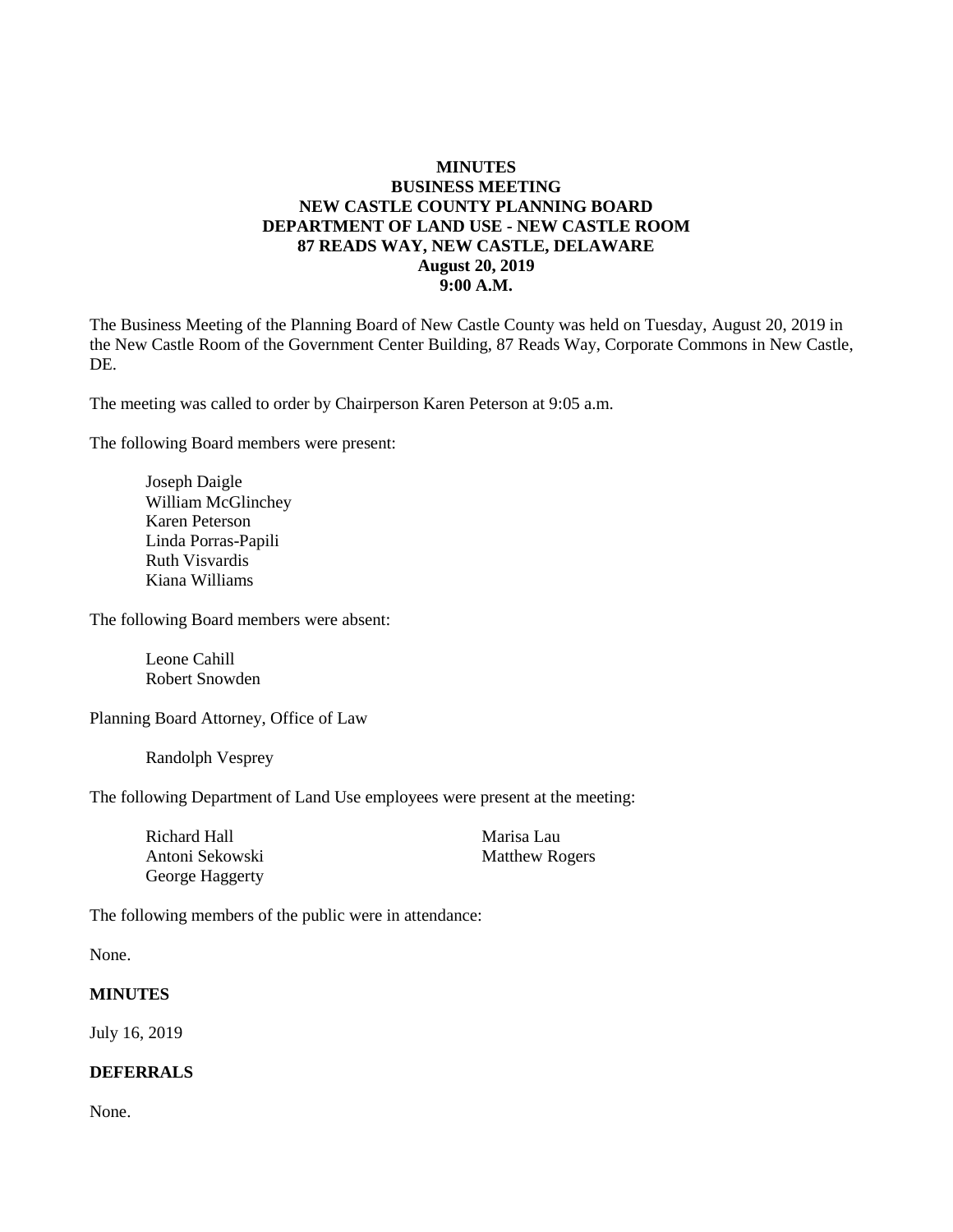#### **BUSINESS**

**App. 2019-0397-T,** Text amendment to amend New Castle County Code Chapter 40 Article 3 ("Use Regulations") and Article 33 ("Definitions") regarding landfills. **Ord. 19-046 is a text amendment to amend several articles of the Unified Development Code to provide standards for landfills**.

At a business meeting held on August 20, 2019 the Planning Board considered the recommendation offered by the Department of Land Use. On a motion by Ms. Papili, seconded by Ms. Visvardis, the Planning Board voted to recommend APPROVAL of Ordinance 19-046 as introduced. The motion was adopted by a vote of 6-0-0-2 (Yes: Daigle, McGlinchey, Peterson, Porras-Papili, Visvardis, Williams; No: none; Abstain: none; Absent: Cahill-Krout, Snowden).

In discussion preceding the vote the Board members offered the following comments:

Ms. Peterson stated that the Board was told it would receive a substitute ordinance addressing several issues discussed at the public hearing, such as a horizontal expansion limit for landfills. While referencing a letter she had received from Counsel to Council, she asked if there was any further explanation for why the sponsors decided to move forward with the draft ordinance as introduced. Richard Hall, General Manager for Land Use, replied that the Department is working together with Council on this ordinance. The sponsors had asked for the Department and Planning Board to consider the draft ordinance as introduced. As the legislation moves forward, Council will have the opportunity to make further changes to the ordinance.

Mr. McGlinchey and Mr. Daigle stated that they had not attended the hearing but had read the transcript in its entirety. Ms. Visvardis disclosed that she had received two phone calls from people who wanted to discuss this application with her. Ms. Peterson added that several of the board members had disclosed similar ex parte communications.

Ms. Papili asked for the approximate number of parcels zoned Heavy Industrial (HI). Mr. Hall replied that there was not a lot of HI-zoned land and any proposed landfill would need to go before the Board of Adjustment at a public hearing, if this ordinance is approved. Ms. Peterson added that she had checked the land use maps in the 2012 Comprehensive Plan Update and about six (6) parcels are zoned HI. Ms. Papili also expressed concern that the County is being put in a position where it must adopt new regulations for landfills although this issue should be addressed at the state level. Ms. Peterson pointed out that Representative Cooke had introduced a bill regulating landfills in the House. She also noted that the County clearly has the authority to regulate landfill uses through its zoning code. Mr. Hall added that the state permitting process for landfills directs the permitting agency to look at local ordinances. Additionally, at the Preliminary Land Use Service (PLUS) Review, the Office of State Planning had made it clear that they weren't able to comment on the ordinance at this time due to the pending application for vertical expansion of the DRPI landfill.

Ms. Peterson reiterated her concern about the proposed edits to Sec. 40.03.323.B. The language appears to permit existing non-conforming landfills to expand up to 140 feet, although Counsel had indicated at the hearing that that wasn't the intent. She added that she would like to see this concern addressed in a more finely-tuned version of the ordinance.